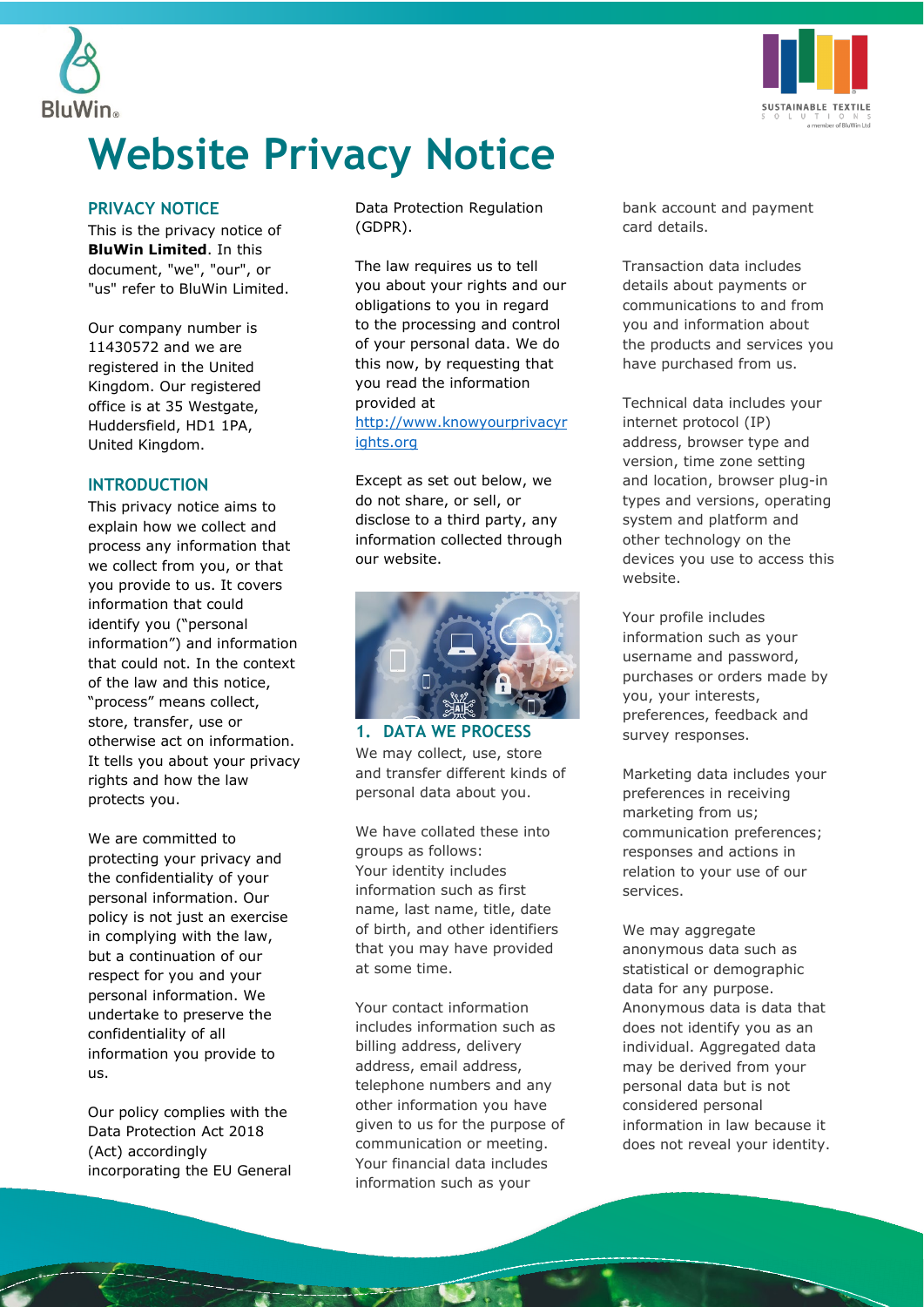



However, if we combine or connect aggregated data with your personal information so that it can identify you in any way, we treat the combined data as personal information and it will be used in accordance with this privacy notice.

# **2. SPECIAL PERSONAL INFORMATION**

We do not collect any special personal information about you.

## **3. IF YOU DO NOT PROVIDE PERSONAL INFORMATION WE NEED**

Where we need to collect personal data by law, or under the terms of a contract we have with you, and you fail to provide that data when requested, we may not be able to perform that contract. In that case, we may have to stop providing a service to you. If so, we will notify you of this at the time.

# **THE BASES ON WHICH WE PROCESS INFORMATION ABOUT YOU**

The law requires us to determine under which of six defined bases we process different categories of your personal information, and to notify you of the basis for each category.

If a basis on which we process your personal information is no longer relevant then we shall

immediately stop processing your data.

If the basis changes then if required by law we shall notify you of the change and of any new basis under which we have determined that we can continue to process your information.

# **4. INFORMATION WE PROCESS BECAUSE WE HAVE A CONTRACTUAL OBLIGATION WITH YOU**

When you create an account on our website, buy a product or service from us, or otherwise agree to our terms and conditions, a contract is formed between you and us. In order to carry out our obligations under that contract, we must process the information you give us. Some of this information may be personal information. We may use it in order to:

- verify your identity for security purposes
- sell products to you
- provide you with our services
- provide you with suggestions and advice on products, services and how to obtain the most from using our website

We process this information on the basis there is a contract between us, or that you have requested we use the information before we enter into a legal contract. We shall continue to process this information until the contract between us ends or is terminated by either party under the terms of the contract.



#### **5. INFORMATION WE PROCESS WITH YOUR CONSENT**

Through certain actions when otherwise there is no contractual relationship between us, such as when you browse our website or ask us to provide you more information about our business, including job opportunities and our products and services, you provide your consent to us to process information that may be personal information.

Wherever possible, we aim to obtain your explicit consent to process this information, for example, by asking you to agree to our use of cookies. If you have given us explicit permission to do so, we may from time to time pass your name and contact information to selected associates whom we consider may provide services or products you would find useful.

We continue to process your information on this basis until you withdraw your consent or it can be reasonably assumed that your consent no longer exists.

You may withdraw your consent at any time by instructing us [info@bluwin.net](mailto:info@bluwin.net) However, if you do so, you may not be able to use our website or our services further.

# **6. INFORMATION WE PROCESS FOR THE PURPOSES OF LEGITIMATE INTERESTS**

We may process information on the basis there is a legitimate interest, either to you or to us, of doing so.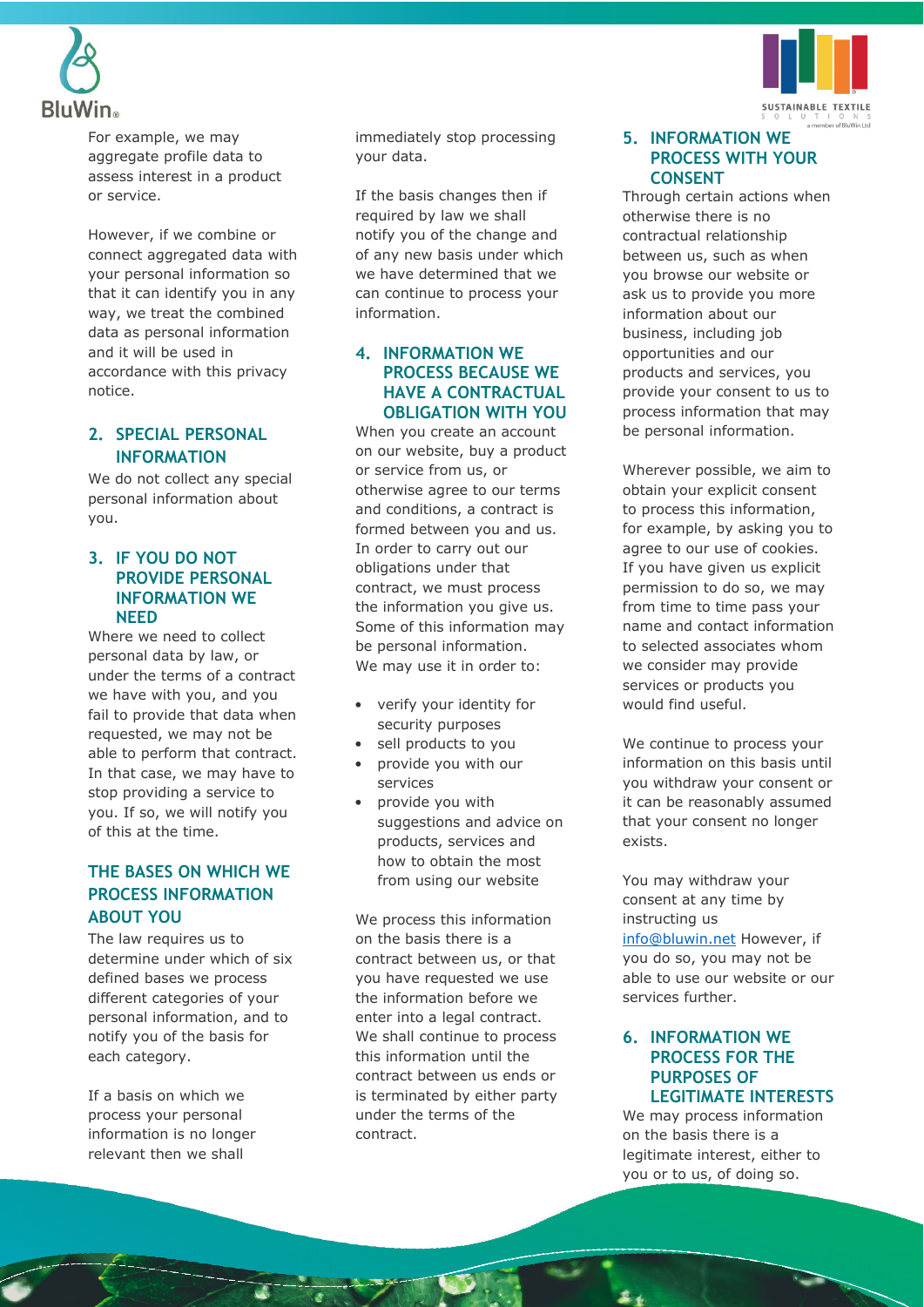

Where we process your information on this basis, we do after having given careful consideration to:

- whether the same objective could be achieved through other means
- whether processing (or not processing) might cause you harm
- whether you would expect us to process your data, and whether you would, in the round, consider it reasonable to do so

For example, we may process your data on this basis for the purposes of:

- record-keeping for the proper and necessary administration of our business
- responding to unsolicited communication from you to which we believe you would expect a response
- protecting and asserting the legal rights of any party
- insuring against or obtaining professional advice that is required to manage business risk
- protecting your interests where we believe we have a duty to do so

## **7. INFORMATION WE PROCESS BECAUSE WE HAVE A LEGAL OBLIGATION**

Sometimes, we must process your information in order to comply with a statutory obligation.

For example, we may be required to give information to legal authorities if they so request or if they have the proper authorisation such as

a search warrant or court order. This may include your personal information.



**INFORMATION PROVIDED ON THE UNDERSTANDING THAT IT WILL BE SHARED WITH A THIRD PARTY**

# **8. INFORMATION PROVIDED ON THE UNDERSTANDING THAT IT WILL BE SHARED WITH A THIRD PARTY**

Our website does not allow you to post information with a view to that information being read, copied, downloaded, or used by other people.

## **9. COMPLAINTS REGARDING CONTENT ON OUR WEBSITE**

If you complain about any of the content on our website, we shall investigate your complaint.

If we feel it is justified or if we believe the law requires us to do so, we shall remove the content while we investigate.

Free speech is a fundamental right, so we have to make a judgment as to whose right will be obstructed: yours, or that of the person who posted the content that offends you. If we think your complaint is vexatious or without any



basis, we shall not correspond with you about it.

# **10.INFORMATION RELATING TO YOUR METHOD OF PAYMENT**

Payment information is never taken by us or transferred to us either through our website or otherwise. Our employees and contractors never have access to it.

At the point of payment, you are transferred to a secure page on the website of Stripe or some other reputable payment service provider. That page may be branded to look like a page on our website, but it is not controlled by us.

## **11.JOB APPLICATION AND EMPLOYMENT**

If you send us information in connection with a job application, we may keep it for up to three years in case we decide to contact you at a later date.

If we employ you, we collect information about you and your work from time to time throughout the period of your employment. This information will be used only for purposes directly relevant to your employment. After your employment has ended, we will keep your file for six years before destroying or deleting it.

# **12.COMMUNICATING WITH US**

When you contact us, whether by telephone, through our website or by email, we collect the data you have given to us in order to reply with the information you need.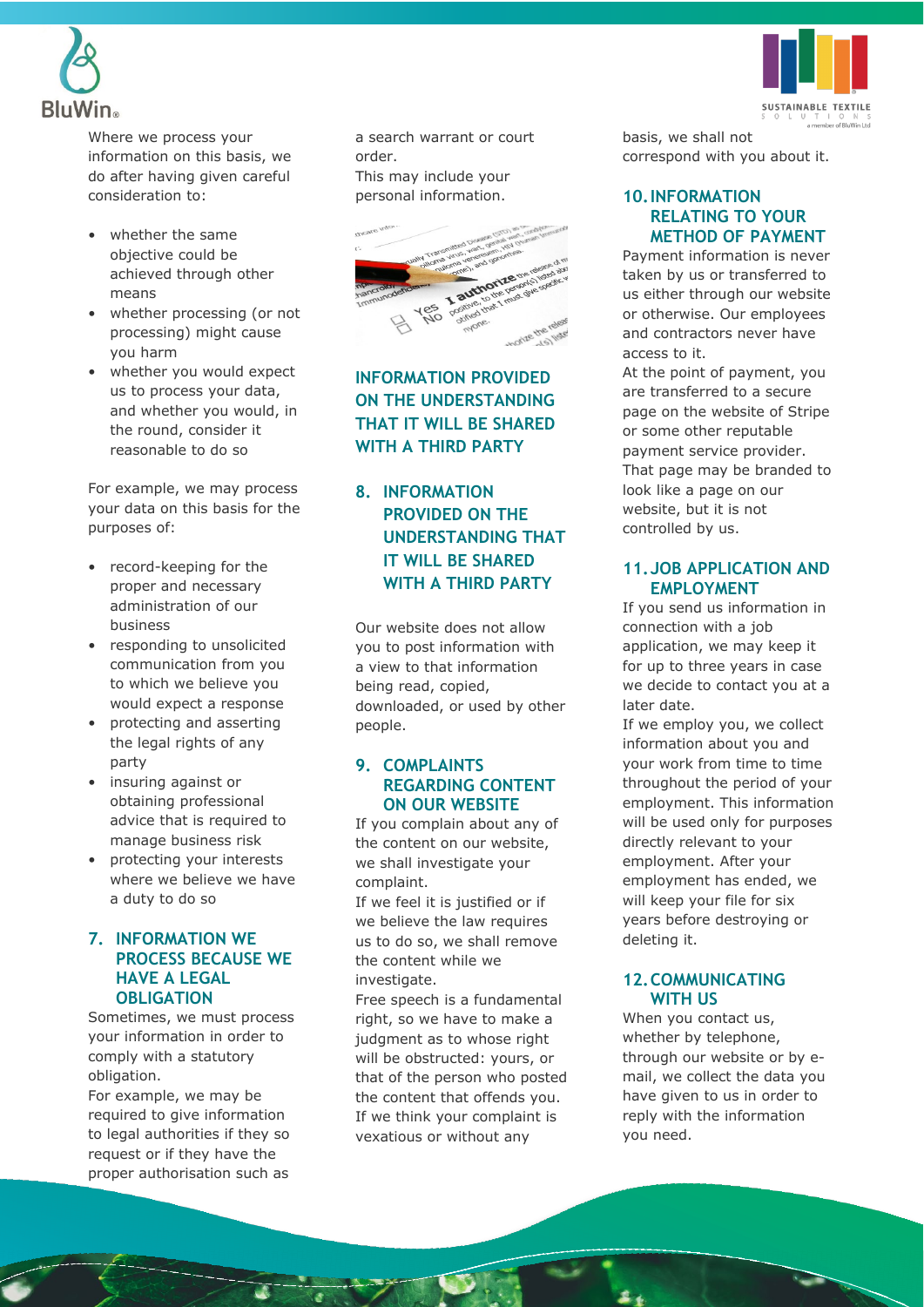

We keep personally identifiable information associated with your message, such as your name and email address so as to be able to track our communications with you to provide a high quality service.

# **13.COMPLAINT**

When we receive a complaint, we record all the information you have given to us.

We use that information to resolve your complaint. If your complaint reasonably requires us to contact some other person, we may decide to give to that other person some of the information contained in your complaint. We do this as infrequently as possible, but it is a matter for our sole discretion as to whether we do give information, and if we do, what that information is. We may also compile statistics showing information obtained from this source to assess the level of service we provide, but not in a way that could identify you or any other person.

# **14.AFFILIATE AND BUSINESS PARTNER INFORMATION**

This is information given to us by you in your capacity as an affiliate of us or as a business partner. It allows us to recognise visitors that you have referred to us, and to credit to you commission due for such referrals. It also includes information that allows us to transfer the commission to you.

The information is not used for any other purpose. We

undertake to preserve the confidentiality of the information and of the terms of our relationship. We expect any affiliate or partner to agree to reciprocate this policy.

# **USE OF INFORMATION WE COLLECT THROUGH AUTOMATED SYSTEMS WHEN YOU VISIT OUR WEBSITE**

#### **15.GOOGLE ANALYTICS**

This website uses Google Analytics, a web analytics service provided by Google, Inc. ("Google"). Google Analytics uses "cookies", which are text files placed on your computer, to help the website analyze how Users use the site. The information generated by the cookie about your use of the website (including your IP address) will be transmitted to and stored by Google on servers in the United States. Google will use this information for the purpose of evaluating your use of the website, compiling reports on website activity for website operators and providing other services relating to website activity and internet usage.

Google may also transfer this information to third parties where required to do so by law, or where such third parties process the information on Google's behalf. Google will not associate your IP address with any other data held by Google.

You may refuse the use of cookies by selecting the appropriate settings on your



browser, however please note that if you do this you may not be able to use the full functionality of this website. By using this website, you consent to the processing of data about you by Google in the manner and for the purposes set out above.

## **16.COOKIES**

Cookies are small text files that are placed on your computer's hard drive by your web browser when you visit any website. They allow information gathered on one web page to be stored until it is needed for use on another, allowing a website to provide you with a personalised experience and the website owner with statistics about how you use the website so that it can be improved. Some cookies may last for a defined period of time, such as one day or until you close your browser. Others last indefinitely.

Your web browser should allow you to delete any you choose. It also should allow you to prevent or limit their use.

Our website uses cookies. They are placed by software that operates on our servers, and by software operated by third parties whose services we use.

We use cookies in the following ways:

- to track how you use our website
- to record whether you have seen specific messages we display on our website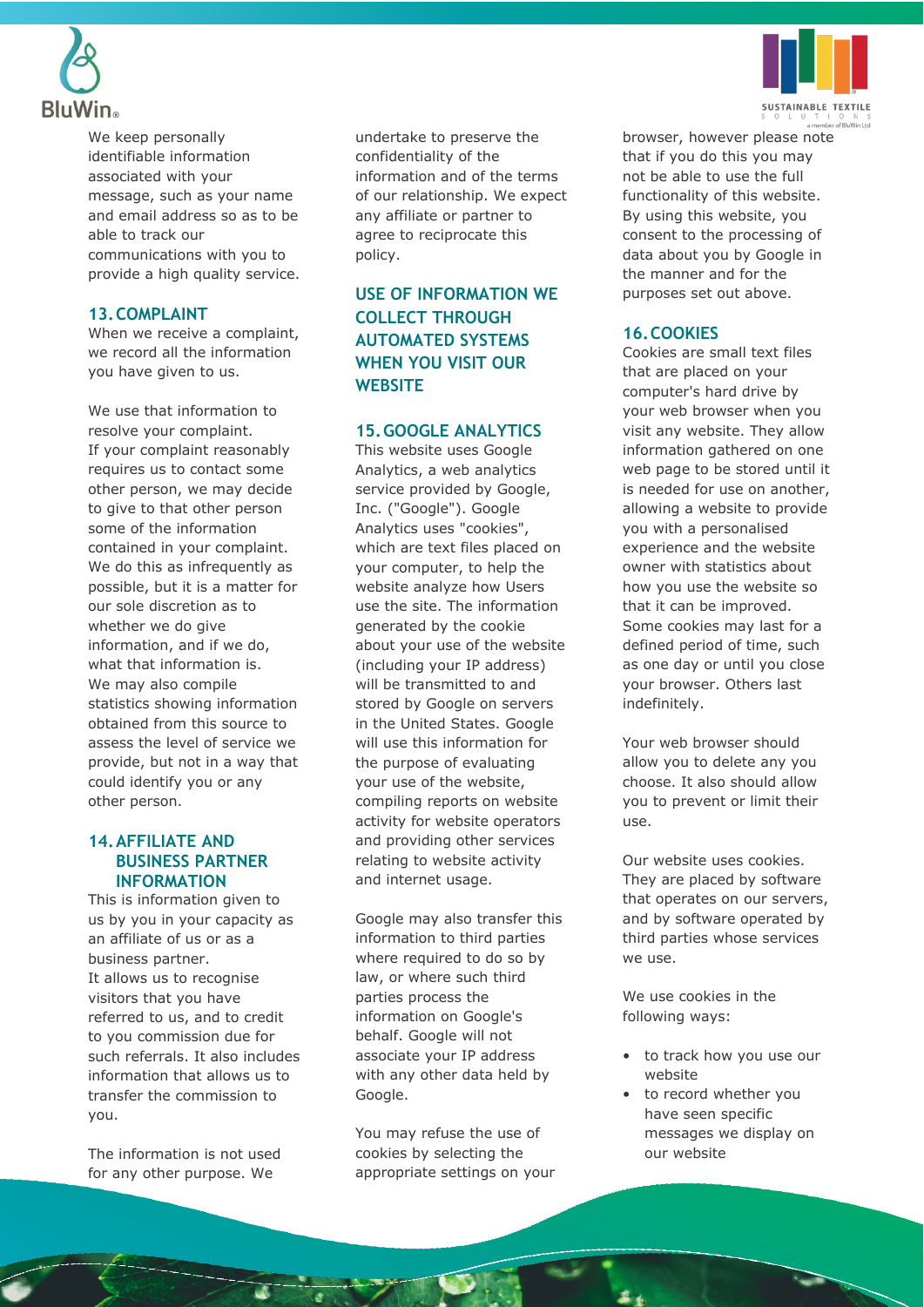



- to keep you signed in to our website
- to record your answers to surveys and questionnaires on our site while you complete them
- to record the conversation thread during a live chat with our support team

## **17.PERSONAL IDENTIFIERS FROM YOUR BROWSING ACTIVITY**

Requests by your web browser to our servers for web pages and other content on our website are recorded. We record information such as your geographical location, your Internet service provider and your IP address. We also record information about the software you are using to browse our website, such as the type of computer or device and the screen resolution.

We use this information in aggregate to assess the popularity of the webpages on our website and how we perform in providing content to you.

If combined with other information we know about you from previous visits, the data possibly could be used to identify you personally, even if you are not signed in to our website.



**DISCLOSURE AND SHARING OF YOUR INFORMATION**

#### **18.CREDIT REFERENCE**

To assist in combating fraud, we share information with credit reference agencies, so far as it relates to clients or customers who instruct their credit card issuer to cancel payment to us without having first provided an acceptable reason to us and given us the opportunity to refund their money.

# **19.DATA MAY BE PROCESSED OUTSIDE THE EUROPEAN UNION**

Our websites are hosted in the United States.

We may also use outsourced services in countries outside the European Union from time to time in other aspects of our business.

Accordingly, data obtained within the UK or any other country could be processed outside the European Union. We use the following safeguards with respect to data transferred outside the European Union:

the processor is within the same corporate group as our business or organisation and abides by the same binding corporate rules regarding data processing.

# **CONTROL OVER YOUR OWN INFORMATION**

#### **20.YOUR DUTY TO INFORM US OF CHANGES**

It is important that the personal data we hold about you is accurate and current. Please keep us informed if your personal data changes.

#### **21.ACCESS TO YOUR PERSONAL INFORMATION**

At any time you may review or update personally identifiable information that we hold about you, by signing in to your account on our website.

To obtain a copy of any information that is not provided on our website you should contact us to make that request.

After receiving the request, we will tell you when we expect to provide you with the information, and whether we require any fee for providing it to you.

#### **22.REMOVAL OF YOUR INFORMATION**

If you wish us to remove personally identifiable information from our website, you should contact us to make your request.

This may limit the service we can provide to you.

#### **23.VERIFICATION OF YOUR INFORMATION**

When we receive any request to access, edit or delete personal identifiable information we shall first take reasonable steps to verify your identity before granting you access or otherwise taking any action. This is important to safeguard your information.

# **OTHER MATTERS**

#### **24.USE OF SITE BY CHILDREN**

We do not sell products or provide services for purchase